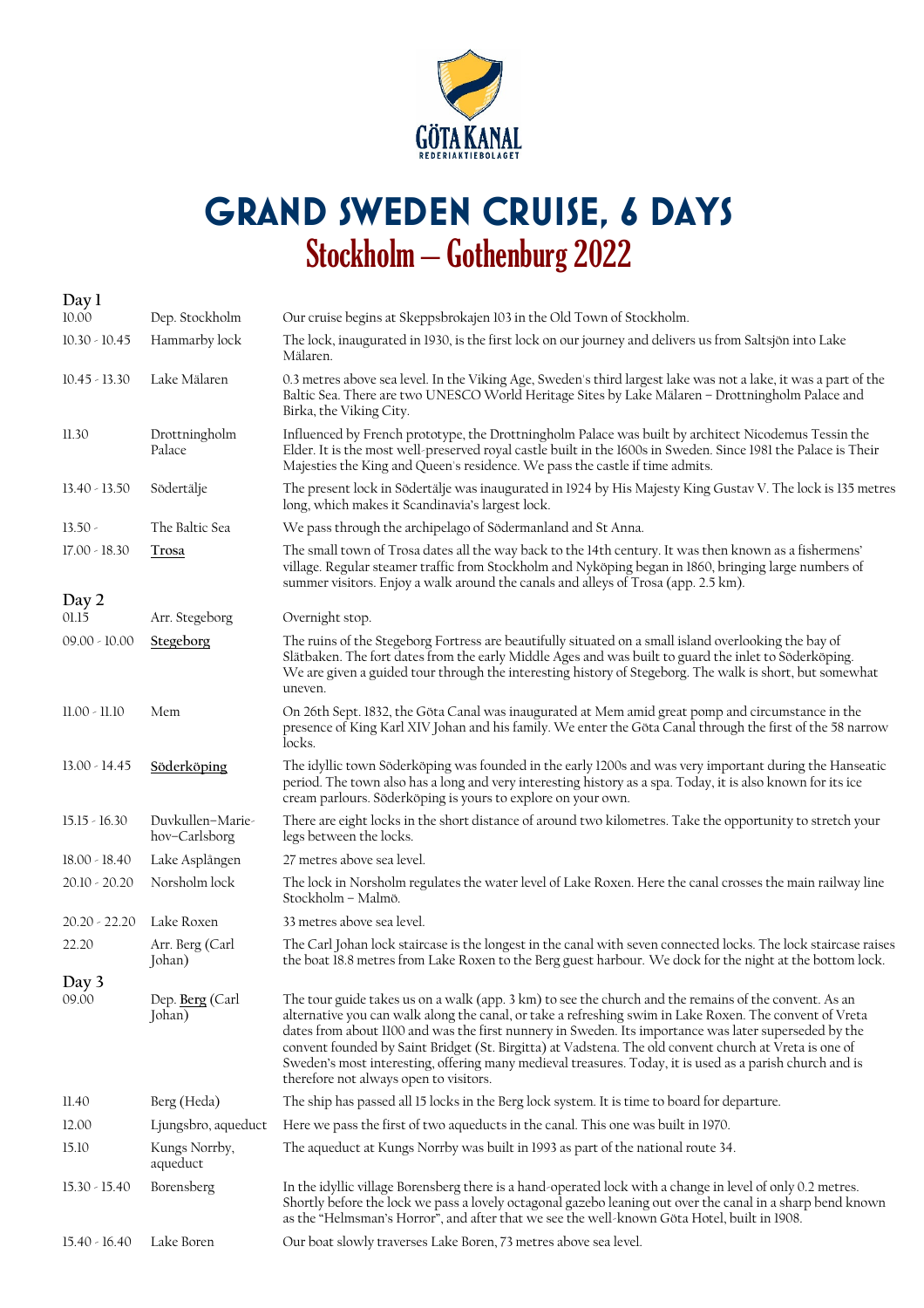| $16.40 - 17.20$ | Borenshult                          | The lock staircase at Borenshult is the second longest in the canal, with five locks connected and a total rise<br>of 15.3 metres. Here you might hear the nightingale sing.                                                                                                                                                                                                                                                                                                                                                                                                                                                                                                                            |
|-----------------|-------------------------------------|---------------------------------------------------------------------------------------------------------------------------------------------------------------------------------------------------------------------------------------------------------------------------------------------------------------------------------------------------------------------------------------------------------------------------------------------------------------------------------------------------------------------------------------------------------------------------------------------------------------------------------------------------------------------------------------------------------|
| 18.20           | Arr. Motala                         | It was Baltzar von Platen who drew up the plans for Motala, and today it is called "the Capital of the Göta<br>Canal". In 1822 an engineering works, Motala Verkstad, was established here to serve the canal and is today<br>considered to be the cradle of Swedish industry. Here you also find the head office of the Gota Canal<br>Company, responsible for operation and maintenance. We visit the Motala Motor Museum, with its large<br>exhibition of antique cars and motorcycles in authentic surroundings, collection of radios, toys, household<br>appliances and more. You can also walk to see Baltzar von Platen's grave, about 1 km along the left side of the<br>canal. Overnight stop. |
| Day 4<br>07.30  | Dep. Motala                         | We leave Motala and head out into Lake Vättern.                                                                                                                                                                                                                                                                                                                                                                                                                                                                                                                                                                                                                                                         |
| $07.30 - 13.45$ | Lake Vättern                        | With a length of 135 km and a width of 31 km, Lake Vättern is Sweden's second largest lake, 89 metres above                                                                                                                                                                                                                                                                                                                                                                                                                                                                                                                                                                                             |
|                 |                                     | sea level. The lake is unusually deep and its water is very clear.                                                                                                                                                                                                                                                                                                                                                                                                                                                                                                                                                                                                                                      |
| $09.00 - 12.00$ | <b>Vadstena</b>                     | Today Vadstena is an idyllic little town. It evolved around the 14th century convent of the Saint Bridget<br>(St. Birgitta), becoming a spiritual, cultural and commercial centre. The Abbey was built according to St.<br>Bridget's plans, and was consecrated in 1430. The Castle was built in the 1540s by King Gustav Vasa. Local<br>guides will meet us here and take us with the sightseeing train to see the Abbey and the castle. You will also<br>have time to walk around the town on your own, or go for a swim in the lake.                                                                                                                                                                 |
| 13.45           | Karlsborg                           | We pass Karlsborg and will be able to see the roof of the fortress, which was built in 1819-1909.                                                                                                                                                                                                                                                                                                                                                                                                                                                                                                                                                                                                       |
| $14.40 - 14.55$ | Forsvik                             | Forsvik is one of Sweden's most interesting industrial communities. For six hundred years, iron has been<br>worked, boards have been sawn and flour has been milled here. The lock, built in 1813, is the oldest one in the<br>canal. The impressive iron bridge dates from the same year. In the lock we are sometimes greeted with songs<br>and flowers by the Kindbom family, a religious group.                                                                                                                                                                                                                                                                                                     |
| $14.55 - 16.05$ | Billströmmen/<br>the Spetsnäs Canal | Through two narrow, wood-lined passages and small lakes full of water lilies, we steer out into Lake Viken.                                                                                                                                                                                                                                                                                                                                                                                                                                                                                                                                                                                             |
| $14.55 - 17.00$ | Lake Viken                          | The beautiful Lake Viken (91.8 metres above sea level) serves as a water reservoir for the western section of<br>the Göta Canal.                                                                                                                                                                                                                                                                                                                                                                                                                                                                                                                                                                        |
| 17.00 - 17.10   | Tåtorp                              | There is another hand-operated lock at Tåtorp. From here on we will be going downwards!                                                                                                                                                                                                                                                                                                                                                                                                                                                                                                                                                                                                                 |
| 17.30           | The Berg Canal                      | The Berg Canal was excavated in 1931-33 to straighten a sharp bend in the canal and was partly blasted into<br>the living rock.                                                                                                                                                                                                                                                                                                                                                                                                                                                                                                                                                                         |
|                 | The Obelisk                         | At Lanthöjden an obelisk marks the highest point (91.5 metres above sea level) of the Göta Canal.                                                                                                                                                                                                                                                                                                                                                                                                                                                                                                                                                                                                       |
| 20.10           | Töreboda                            | The railway line between Stockholm and Gothenburg crosses the canal here. Toreboda also proudly presents<br>Sweden's smallest ferry, "Lina", which travels back and forth across the Göta Canal.                                                                                                                                                                                                                                                                                                                                                                                                                                                                                                        |
| 21.30           | Arr. Hajstorp                       | There is a lock system consisting of four locks in beautiful surroundings at Hajstorp. In 1822 the<br>western section of the Göta Canal was inaugurated here. The ship berths for the night, close to what used to<br>be the Canal Engineer's home, now privately owned.                                                                                                                                                                                                                                                                                                                                                                                                                                |
| Day 5           |                                     |                                                                                                                                                                                                                                                                                                                                                                                                                                                                                                                                                                                                                                                                                                         |
| 06.00           | Dep. Hajstorp                       | If you are an "early bird" you can take a wonderful morning walk from Hajstorp to Godhögen, app. 1.5 km.                                                                                                                                                                                                                                                                                                                                                                                                                                                                                                                                                                                                |
| $09.30 - 11.40$ | Sjötorp                             | At Sjötorp there is a set of eight locks and also the remains of some old shipyards. We visit the old<br>warehouse, where you can find a shop selling, among other things, clothes and home décor, a café and the<br>Sjötorp Canal Museum. In the museum you can see old pictures of Sjötorp, the interiors of several old ships,<br>and also learn more about the building of the canal. There is also a map of all the sunken ships in the Lake<br>Vänern. Enjoy a lovely walk along the locks.                                                                                                                                                                                                       |
| $11.40 -$       | Lake Vänern                         | 44 metres above sea level. Lake Vänern is Sweden's largest lake and the third largest lake in Europe, after the<br>Ladoga and Onega lakes in Russia.                                                                                                                                                                                                                                                                                                                                                                                                                                                                                                                                                    |
| $15.30 - 17.30$ | <u> Läckö Castle</u>                | Läckö Castle is situated on a promontory in Lake Vänern. It was built as a fortified bishop's castle in 1298<br>and during the mid-17th century, the castle was transformed into Baroque style. We are given a guided tour<br>of the castle and the exhibitions (lots of stairs). App. 1 km walk.                                                                                                                                                                                                                                                                                                                                                                                                       |
| 22.20           | Arr. Vänersborg                     | Overnight stop.                                                                                                                                                                                                                                                                                                                                                                                                                                                                                                                                                                                                                                                                                         |
| Day 6<br>06.45  | Dep. Vänersborg                     |                                                                                                                                                                                                                                                                                                                                                                                                                                                                                                                                                                                                                                                                                                         |
| $07.30 - 07.40$ | Brinkebergskulle                    | Brinkebergskulle lock is just past the town of Vänersborg. The oldest lock from 1752 can be seen beside the                                                                                                                                                                                                                                                                                                                                                                                                                                                                                                                                                                                             |
|                 |                                     | modern lock from 1916.                                                                                                                                                                                                                                                                                                                                                                                                                                                                                                                                                                                                                                                                                  |
| $08.45 - 10.15$ | Trollhättan                         | The Trollhättan Canal Museum is located in a storehouse from 1893. Learn more about the fascinating<br>history of the Trollhätte Canal through the interesting exhibition and film shown here. You can also take a<br>walk through the idyllic lock area with the old locks from the 19th century.                                                                                                                                                                                                                                                                                                                                                                                                      |
| $10.15 - 11.15$ | Trollhättan, locks                  | The impressive lock staircase at Trollhättan consists of four locks and has a total drop of 32 metres. Of the<br>three parallel lock systems here, only the biggest one (from 1916) is still in use.                                                                                                                                                                                                                                                                                                                                                                                                                                                                                                    |
| $12.25 - 12.40$ | Lilla Edet                          | Ströms lock at Lilla Edet was built in 1916 and is the last lock on our journey. The original lock was opened<br>in 1607 and was the first lock in Sweden.                                                                                                                                                                                                                                                                                                                                                                                                                                                                                                                                              |
| 16.00           | Arr. Gothenburg                     | Our cruise ends at Packhuskajen 10, where the old Customs House (Stora Tullhuset) from 1867 is located.<br>Nowadays the Casino Cosmopol is found in this building.                                                                                                                                                                                                                                                                                                                                                                                                                                                                                                                                      |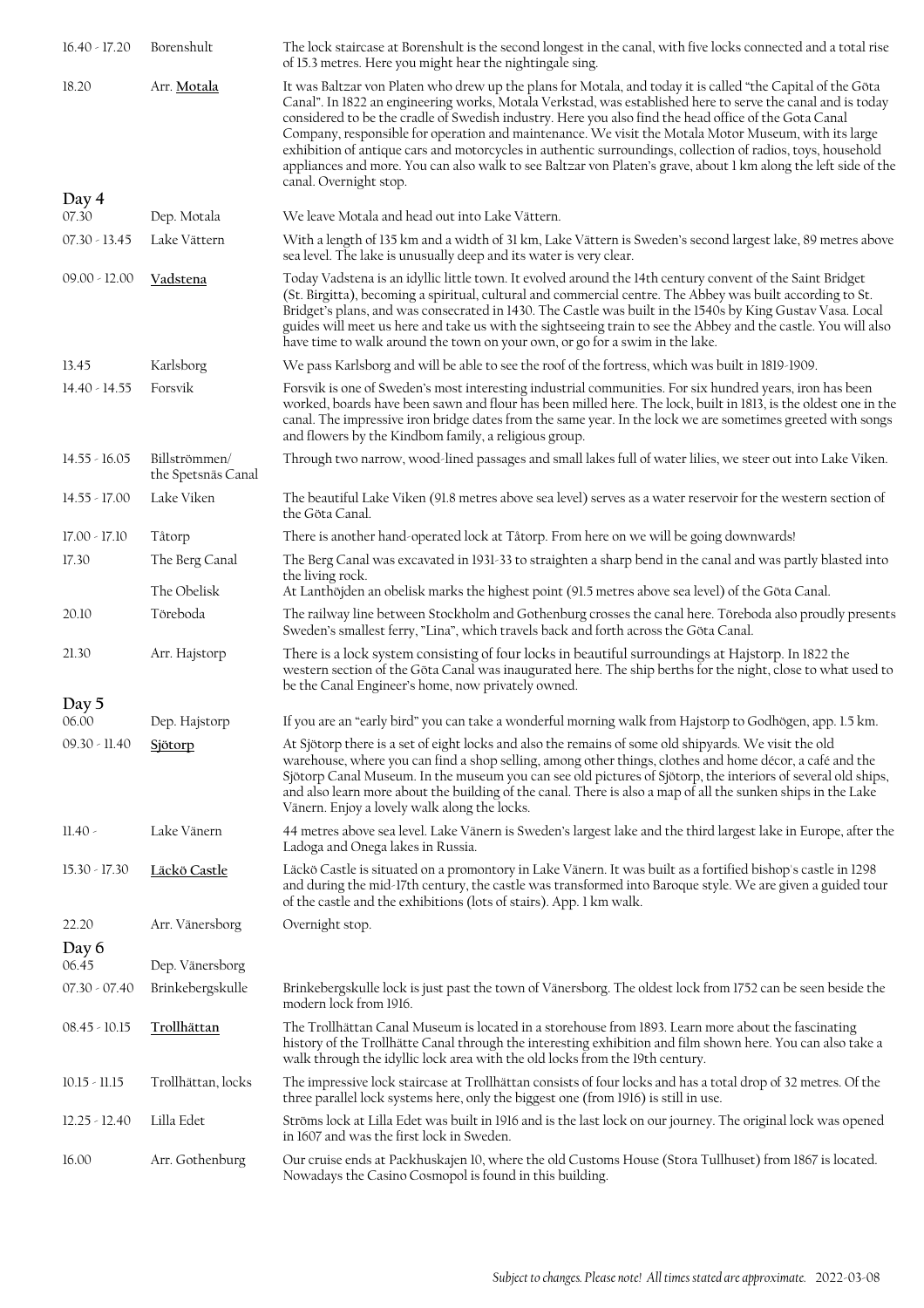

## **Grand Sweden Cruise, 6 days**  Gothenburg – Stockholm 2022

| Day 1           |                                     |                                                                                                                                                                                                                                                                                                                                                                                                                                                                                                                                                                   |
|-----------------|-------------------------------------|-------------------------------------------------------------------------------------------------------------------------------------------------------------------------------------------------------------------------------------------------------------------------------------------------------------------------------------------------------------------------------------------------------------------------------------------------------------------------------------------------------------------------------------------------------------------|
| 10.00           | Dep. Gothenburg                     | Our cruise begins at Packhuskajen 10, where the old Customs House (Stora Tullhuset) from 1867 is located.<br>Nowadays the Casino Cosmopol is found in this building.                                                                                                                                                                                                                                                                                                                                                                                              |
| $14.15 - 14.30$ | Lilla Edet                          | Ströms lock at Lilla Edet was built in 1916 and is the first lock on our journey. The original lock was opened in<br>1607 and was the first lock in Sweden.                                                                                                                                                                                                                                                                                                                                                                                                       |
| $15.45 - 16.45$ | Trollhättan,<br>locks               | The impressive lock staircase at Trollhättan consists of four locks and has a total drop of 32 metres. Of the<br>three parallel lock systems here, only the biggest one (from 1916) is still in use.                                                                                                                                                                                                                                                                                                                                                              |
| $16.45 - 18.45$ | Trollhättan                         | The Trollhättan Canal Museum is located in a storehouse from 1893. Learn more about the fascinating history<br>of the Trollhätte Canal through the interesting exhibition and film shown here. You can also take a walk<br>through the idyllic lock area with the old locks from the 19th century.                                                                                                                                                                                                                                                                |
| 20.45           | Arr. Vänersborg                     | This is the last town before we head out into Lake Vänern. The Brinkebergskulle lock is just before<br>Vänersborg. The oldest lock from 1752 can be seen beside the modern lock from 1916. Overnight stop.                                                                                                                                                                                                                                                                                                                                                        |
| Day 2<br>04.45  | Dep. Vänersborg                     |                                                                                                                                                                                                                                                                                                                                                                                                                                                                                                                                                                   |
| $05.00 - 15.10$ | Lake Vänern                         | 44 metres above sea level. Lake Vänern is Sweden's largest lake and the third largest lake in Europe, after the<br>Ladoga and Onega lakes in Russia.                                                                                                                                                                                                                                                                                                                                                                                                              |
| $09.30 - 11.30$ | Läckö Castle                        | Läckö Castle is situated on a promontory in Lake Vänern. It was built as a fortified bishop's castle in 1298 and<br>during the mid-17th century, the castle was transformed into Baroque style. We are given a guided tour of the<br>castle and the exhibitions (lots of stairs). App. 1 km walk.                                                                                                                                                                                                                                                                 |
| $15.10 - 17.30$ | Sjötorp                             | We now enter the first of the 58 narrow locks on the Göta Canal. At Sjötorp we have a set of eight locks and<br>also the remains of some old shipyards. We visit the old warehouse, where you can find a shop selling, among<br>other things, clothes and home décor, a café and the Sjötorp Canal Museum. In the museum you can see old<br>pictures of Sjötorp, the interiors of several old ships, and also learn more about the building of the canal.<br>There is also a map of all the sunken ships in the Lake Vänern. Enjoy a lovely walk along the locks. |
| $19.50 - 21.30$ | Godhögen-Hajstorp<br>övre           | We pass a lock system consisting of four locks in very beautiful surroundings. In 1822 the western section of<br>the Göta Canal was inaugurated at Hajstorp.                                                                                                                                                                                                                                                                                                                                                                                                      |
| 21.30           | Arr. Hajstorp                       | Our ship docks for the night at Hajstorp, close to what used to be the Canal Engineer's home, now privately<br>owned.                                                                                                                                                                                                                                                                                                                                                                                                                                             |
| Day 3           |                                     |                                                                                                                                                                                                                                                                                                                                                                                                                                                                                                                                                                   |
| 06.00           | Dep. Hajstorp                       |                                                                                                                                                                                                                                                                                                                                                                                                                                                                                                                                                                   |
| 07.00           | Toreboda                            | The railway line between Stockholm and Gothenburg crosses the canal here. Toreboda also proudly presents<br>Sweden's smallest ferry, "Lina", which travels back and forth across the Göta Canal.                                                                                                                                                                                                                                                                                                                                                                  |
| 09.00           | The Berg Canal                      | The Berg Canal was excavated in 1931-33 to straighten a sharp bend in the canal and was partly blasted into<br>the living rock.                                                                                                                                                                                                                                                                                                                                                                                                                                   |
| 09.30           | The Obelisk                         | At Lanthöjden an obelisk marks the highest point (91.5 metres above sea level) of the Göta Canal.                                                                                                                                                                                                                                                                                                                                                                                                                                                                 |
| $10.00 - 10.10$ | Tåtorp                              | One of the canal's two hand-operated locks is found at Tåtorp.                                                                                                                                                                                                                                                                                                                                                                                                                                                                                                    |
| $10.10 - 12.15$ | Lake Viken                          | The beautiful Lake Viken (91.8 metres above sea level) serves as a water reservoir for the western section of<br>the Göta Canal.                                                                                                                                                                                                                                                                                                                                                                                                                                  |
| $11.15 - 12.15$ | The Spetsnäs Canal/<br>Billströmmen | We steer through two narrow, wood-lined passages and small lakes full of water lilies.                                                                                                                                                                                                                                                                                                                                                                                                                                                                            |
| $12.15 - 12.30$ | Forsvik                             | Forsvik is one of Sweden's most interesting industrial communities. For six hundred years, iron has been<br>worked, boards have been sawn and flour has been milled here. The lock, built in 1813, is the oldest one in the<br>canal. The impressive iron bridge dates from the same year. In the lock we are sometimes greeted with songs<br>and flowers by the Kindbom family, a religious group. From here on we will be going downwards!                                                                                                                      |
| 13.15           | Karlsborg                           | Before our ship enters Lake Vättern, we pass Karlsborg and will be able to see the roof of the fortress, which<br>was built in 1819-1909.                                                                                                                                                                                                                                                                                                                                                                                                                         |
| $13.15 - 15.00$ | Lake Vättern                        | With a length of 135 km and a width of 31 km, Lake Vättern is Sweden's second largest lake, 89 metres above<br>sea level. The lake is unusually deep and its water is very clear.                                                                                                                                                                                                                                                                                                                                                                                 |
| $15.00 - 18.00$ | <b>Vadstena</b>                     | Today Vadstena is an idyllic little town. It evolved around the 14th century convent of the Saint Bridget<br>(St. Birgitta), becoming a spiritual, cultural and commercial centre. The Abbey was built according to St.<br>Bridget's plans, and was consecrated in 1430. The Castle was built in the 1540s by King Gustav Vasa. Local<br>guides will meet us and take us with the sightseeing train to see the Abbey and the castle. You will also have<br>time here to walk around the town on your own, or go for a swim in the lake.                           |